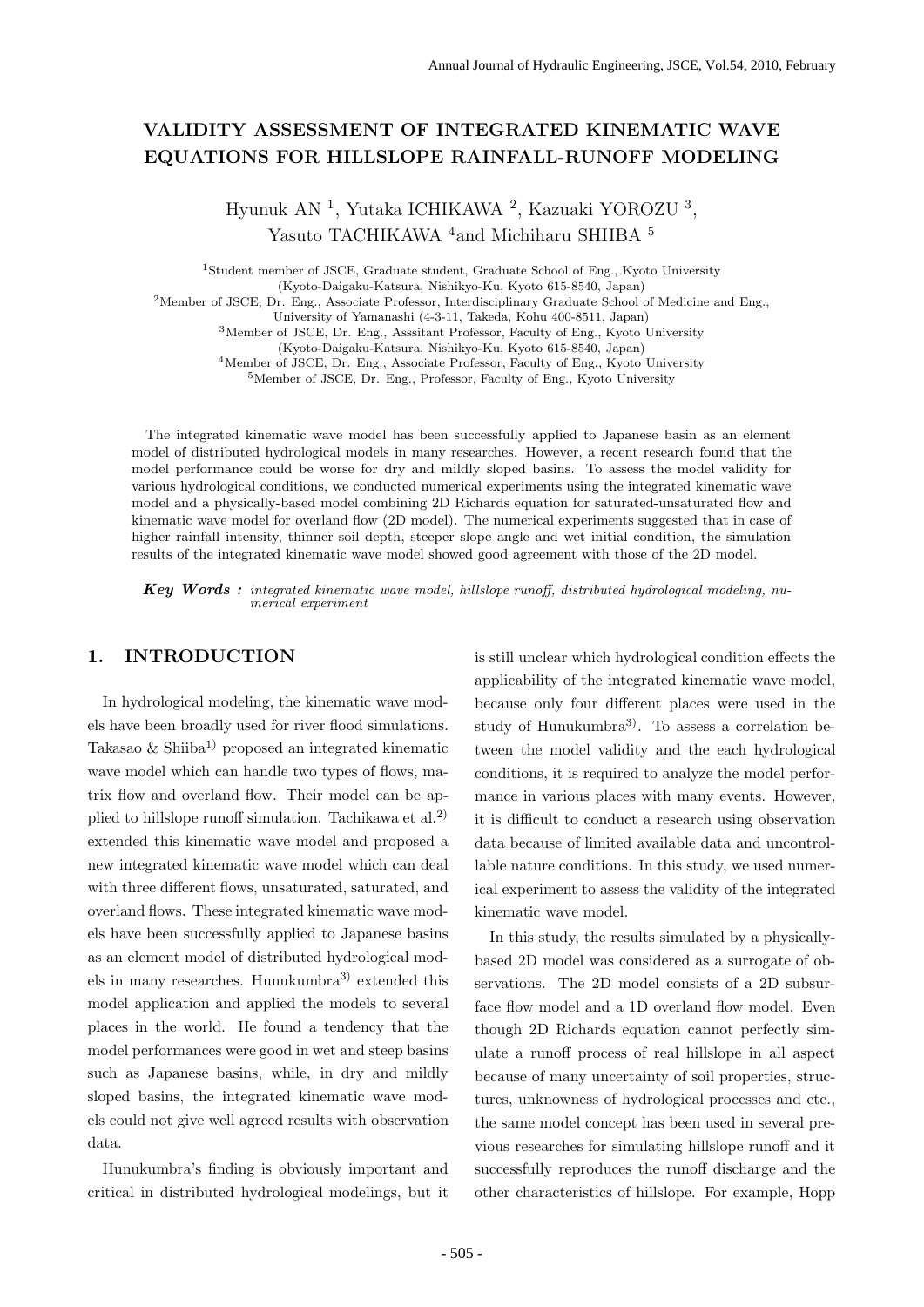

**Fig.1** Concept of integrated kinematic wave model  $^{2}$ .

 $\&$  McDonnell<sup>4)</sup> performed numerical experiments controlling storm size, slope angle, soil depth and bedrock permeability to study the effect for hillslope runoff using a model which is based on the same concept with the 2D model of this study. Keim et al.<sup>5)</sup> also performed virtual experiments to investigate the process of evaporation and canopy interception using a model based on the same concept. Hence, the 2D model is considered to be useful to evaluate the effect of several hydrological conditions on runoff discharge.

Under several conditions with controlling slope angle, soil depth, total rainfall and initial condition, the simulations were conducted using the 2D model. The integrated kinematic wave model was calibrated to reproduce the results of the 2D model.

### **2. MODEL DESCRIPTION**

### **(1) Integrated kinematic wave model**

Takasao  $\&$  Shiiba<sup>1)</sup> proposed an integrated kinematic wave model which can handle matrix flow and overland flow in one system based on relation between water depth and discharge. Tachikawa et al.<sup>2)</sup> modified this relation and proposed an extended model describing three types of flows. The extended model equation is as follows

$$
q = \begin{cases} v_c (h/d_c)^{\beta}, & 0 \le h \le d_c \\ v_c d_c + v_a (h - d_c), & d_c < h \le d_s \\ v_c d_c + v_a (h - d_c) + \alpha (h - d_s)^m, & d_s < h \end{cases}
$$
 (1)

where h is water depth, q is flow discharge,  $v_c (= k_c i)$ is velocity of unsaturated flow,  $v_a (= k_a i)$  is velocity of saturated flow,  $\alpha$ (=  $\sqrt{i}/n$ ) and  $\beta$  are parameters, and the shallow rectangular cross-section was assumed. To keep continuity of flow velocity,  $K_c = K_a/\beta$  is assumed, where  $K_c$  and  $K_a$  are hydraulic conductivities of the unsaturated and saturated flows, respectively. Fig. 1 shows the concept of this model. There are



Fig.2 2D model, the subsurface flow domain.

five parameters  $(n, k_a, d_s, d_c, \beta)$ . If  $d_c$ , the water depth corresponding to maximum unsaturated flow, is zero, this equation results in the model proposed by Takasao & Shiiba<sup>1)</sup>. Combining Eq. 1 and the following continuity equation describes slope runoff system.

$$
\frac{\partial h}{\partial t} + \frac{\partial q}{\partial x} = r(t) \tag{2}
$$

where  $t$  is time,  $x$  is horizontal dimension,  $r$  is rainfall intensity.

### **(2) 2D model**

The physically-based 2D model consists of a 2D subsurface flow model and a 1D overland flow model. Subsurface flow is described by 2D Richards equation as follows

$$
\frac{\partial \theta}{\partial t} = \frac{\partial}{\partial x} \left\{ K \frac{\partial \psi}{\partial x} \right\} + \frac{\partial}{\partial z} \left\{ K \left( \frac{\partial \psi}{\partial z} + 1 \right) \right\} \tag{3}
$$

where  $\psi$  is the pressure head,  $\theta$  is the volumetric moisture content,  $K$  is hydraulic conductivity,  $x$  denotes the horizontal dimension, and  $z$  denotes the vertical dimension, assumed to be positive upwards. In this study, a coordinate transformation technique was used to express non-orthogonal slope as Fig. 2 but a detailed numerical scheme would not be shown in this paper due to page limitation.

The upper  $(x = 100 \text{ m})$  and bottom  $(z - x \sin w)$ 0 m) boundaries were set to be no flow. The lower boundary treated as a seepage face. Seepage face length was controlled automatically according to Neuman<sup>6)</sup>. At the ground surface, water can enter the soil domain at the rainfall intensity (Neumann boundary) as long as  $\psi$  is negative, otherwise, it becomes Dirichlet boundary ( $\psi = 0$ ). If the infiltration rate excesses the rainfall intensity while the surface node is Dirichlet boundary, it turns Neumann boundary condition again. This control is conducted in iterative procedure.

When the surface condition is saturated, the infiltration rate was calculated by the subsurface flow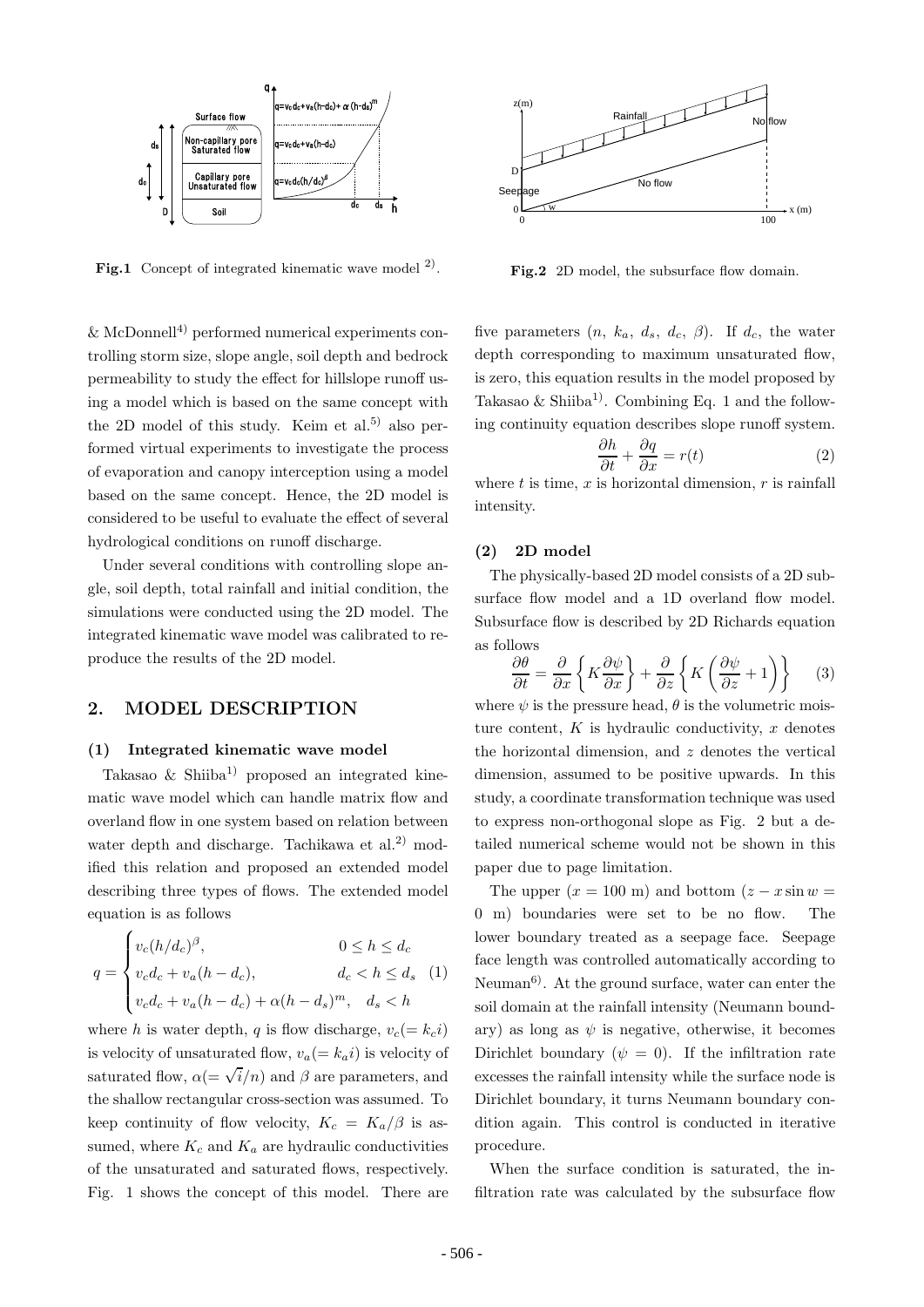

**Fig.3** Rainfall intensity, total rainfall is 10 mm.

model. The amount of difference between the rainfall intensity and the calculated infiltration rate is the lateral inflow for the overland flow from soil domain and precipitation. Otherwise, when the surface condition is Neumann boundary, the infiltration rate is same as rainfall intensity and the lateral inflow for the overland flow would be zero. The overland flow equation is written as follows

$$
\frac{\partial h}{\partial t} + \frac{\partial q}{\partial x} = q_l(t) \tag{4}
$$

$$
q = \alpha h^m \tag{5}
$$

where  $q_l$  is lateral flow rate into surface flow from subsurface flow and precipitation which is calculated by the subsurface flow model. The 2D subsurface flow model and the 1D overland flow model are combined explicitly.

## **3. NUMERICAL EXPERIMENT**

## **(1) Simulation condition**

We considered the results simulated by the 2D model as a surrogate of observations. Under several conditions, the simulations were conducted using the 2D model and the integrated kinematic wave model was calibrated to reproduce the results of the 2D model as better as possible.

A simple slope was considered as Fig. 2. The slope length was 100m. The slope angle and soil depth were varied in simulation as Table. 1. Rainfall intensity was given as Fig. 3 when total rainfall is 10 mm. When total rainfall is 20, 40, 70, and 100 mm, the rainfall intensity was multiplied by 2, 4, 7 and 10, respectively. Two types of initial conditions were considered. A wet initial condition was simulated as soil moisture contents and the corresponding pressure head field after three days drainage from a saturated soil domain without rainfall. A dry initial condition was obtained after a week drainage.

**Table.1** Simulation condition

| slope angle       | 5, 20, 35 degree         |
|-------------------|--------------------------|
| soil depth        | $0.25, 0.5, 1.0, 2.0$ m  |
| total rainfall    | $10, 20, 40, 70, 100$ mm |
| initial condition | wet, dry                 |

#### **(2) Model parameter**

The equation of Van Genuchten<sup>9)</sup> for the soil water retention curve and that of Mualem<sup>10)</sup> for the unsaturated hydraulic conductivity function were used for the subsurface flow model. The soil water retention curve is given by

$$
S_e = \frac{\theta - \theta_r}{\theta_s - \theta_r} = \left\{ \frac{1}{1 + (\alpha |\psi|)^n} \right\}^{1 - 1/n}
$$
 (6)

where  $S_e$  is the effective saturation;  $\theta_r$  and  $\theta_s$  are the residual and saturated water contents, respectively; and  $\alpha$  and  $n$  are Van Genuchten parameters, whose values depend upon the soil properties. Based on the model of Mualem<sup>10)</sup>, the unsaturated hydraulic conductivity function is given by

$$
K = K_s S_e^{1/2} \left\{ 1 - (1 - S_e^{n/(n-1)})^{1-1/n} \right\}^2 \tag{7}
$$

where  $K_s$  is the saturated hydraulic conductivity. The parameter values were set as  $\theta_s = 0.475$ ,  $\theta_r = 0.28$ ,  $K_s = 2.5$  m/s,  $\alpha = 4$  m<sup>-1</sup>,  $n = 2$  by referring to Hopp  $&$  McDonnell  $<sup>4</sup>$ .</sup>

As the model of Tachikawa et al.<sup>2)</sup> includes that of Takasao & Shiiba<sup>1</sup>, the former one was used as the integrated kinematic wave model in this study. The five parameters  $(n, k_a, d_s, d_c, \beta)$  of the integrated kinematic wave model were calibrated for each simulations of the 2D model by using the SCE algorithm<sup>7</sup>. The Nash Sutcliffe coefficient<sup>8)</sup> was used as the objective function of parameter optimization.

### **4. RESULT AND DISCUSSION**

### **(1) Runoff discharge**

Fig. 4 describes four examples of runoff discharge simulated by the 2D model and the integrated kinematic wave model. The left column of the figure shows the results of the 2D model and the right column shows those of the integrated kinematic wave model. When soil depth is  $0.25$  m and 1 m, the runoff discharges simulated by the two models are well matched. On the other hand, the discharge patterns are comparatively not agreed each other with 2m soil depth. The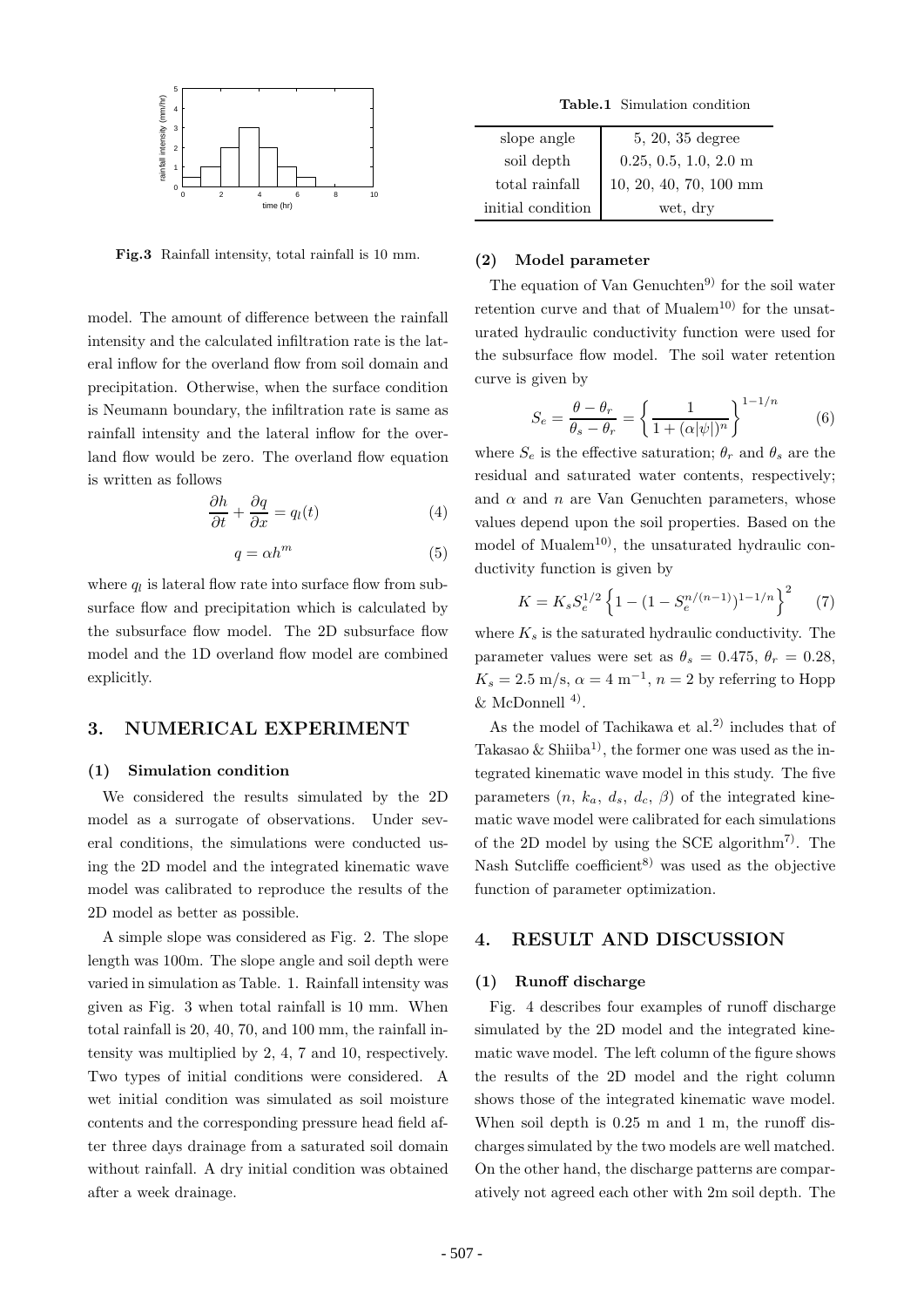

**Fig.4** Hydrographs simulated by 2D model and integrated kinematic wave model.

peak time of the integrated kinematic wave model appeared earlier than that of the 2D model with 2m soil depth. This difference is supposed to be arised from vertical infiltration which cannot be treated in the integrated kinematic wave model. However, the overall runoff pattern was well reproduced entirely. The slope of 5 degree results in earlier peak flow than the others sometime. This is caused by the difference of initial condition which of 5 degree slope is wetter that the others. As previously mentioned in **3.(1)**, the initial conditions were made by simulating three days drainage from a saturated soil domain without rainfall. Hence, the initial conditions of 5 degree slope is generally wetter than the other two conditions.

#### **(2) Nash Sutcliffe coefficient**

Fig. 5 shows the Nash Sutcliffe coefficients with different soil depths. If the integrated kinematic wave model perfectly reproduces a runoff discharge pattern simulated by the 2D model, the corresponding Nash Sutcliffe coefficient becomes 1. Obviously, Nash Sutcliffe coefficients become worse as soil depth becomes thicker. It could be arised from the effect of vertical infiltration. As soil depth is thicker, vertical infiltration gives larger effect to runoff process. Because the integrated kinematic wave model does not have a mechanism describing vertical infiltration in soil domain, it fails to reproduce the runoff discharge calculated by the 2D model which can express effect of vertical infiltration in thick soil condition. Furthermore, Nash Sutcliffe coefficients tend to be higher with wet initial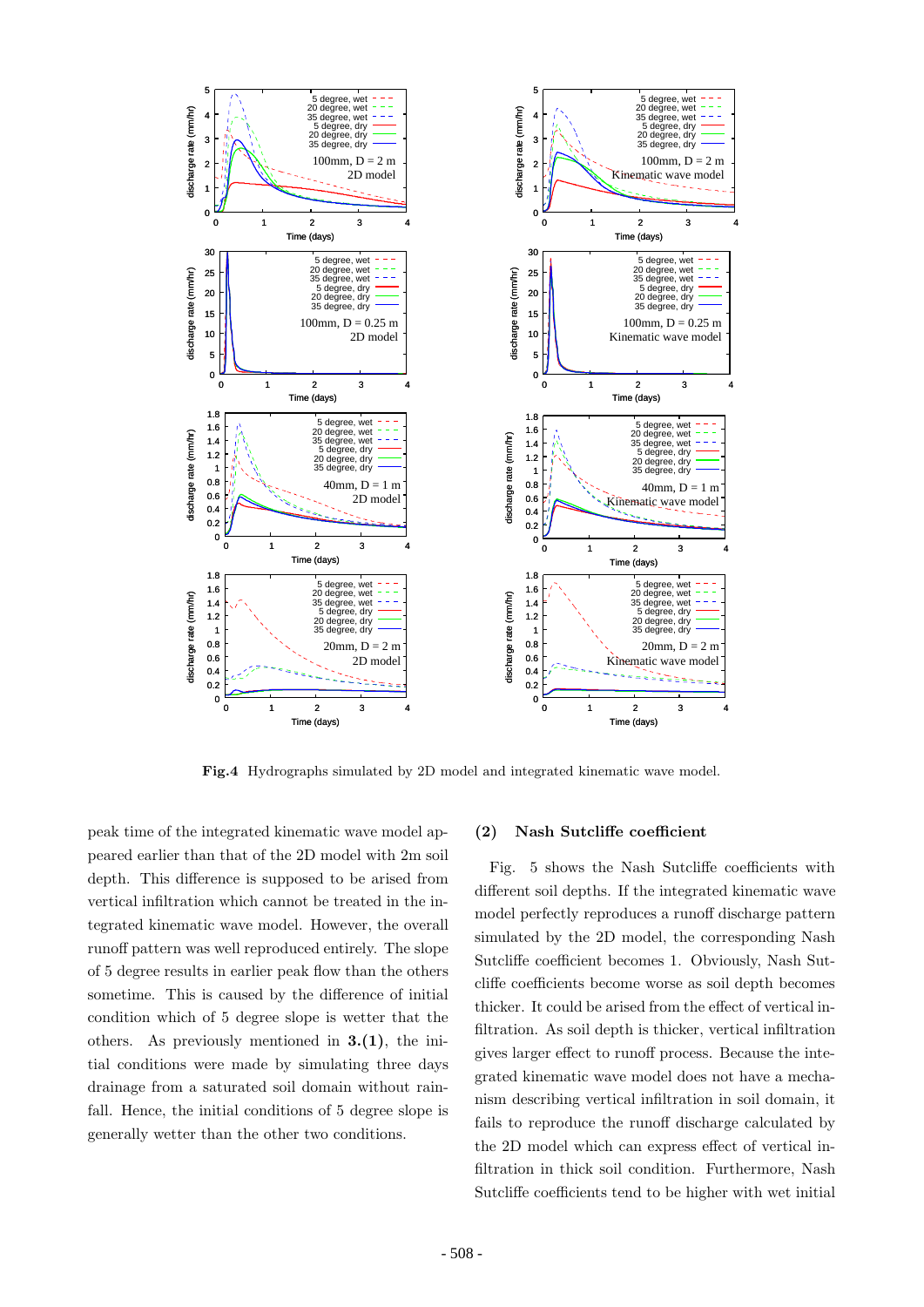

**Fig.5** Nash Sutcliffe coefficient with different soil depths: (a) wet, (b) dry initial condition.

conditions and vice versa with dry initial condition. This reason also might be two dimensional flow effect. As the initial condition is wetter, the soil domain is easily and quickly saturated and the vertical infiltration gives relatively small effect to runoff process.

Fig. 6 shows the Nash Sutcliffe coefficients with different slope angels. It seems like that there is no apparent correlation between slope angle and validity of the integrated kinematic wave model. However, except considerably wrong results (Nash Sutcliffe coefficient less than 0.7), reproducibility tends to be better with larger slope angle. This might be arised from that flow condition of the lower part does not affect that of upper part in the kinematic wave model because it assumes supercritical flow.

These two characteristics shown in Fig. 5 and 6 about validity of the integrated kinematic wave model are well agreed with the research of Hunukumbra<sup>3)</sup>. He found that the performance of the integrated kinematic wave model was good in wet and steep basins while it becomes worse in dry and mildly sloped basins.

Another point is that the validity is better with high rainfall intensity in Fig. 5 and 6. The reason is sup-



**Fig.6** Nash Sutcliffe coefficient with different slope angles: (a) wet, (b) dry initial condition.

posed to be same as that of the initial condition effect. In high rainfall intensity, vertical infiltration gives less effect to overall runoff process.

## **(3) Discharge components**

As previously mentioned, if  $d_c = 0$  in the model proposed by Tachikawa et al.<sup>2)</sup>, the model results in that proposed by Takasao  $\&$  Shiiba<sup>1</sup>).

Fig. 7 shows separate components of discharges of three models with 100 mm total rainfall,  $D = 0.25$ m, 5 degree sloep angle and wet initial condition. It can be found that the 2D model and the model proposed by Tachikawa<sup>2)</sup> give different discharge components even though the overall discharges are well agreed each other. The two integrated kinematic wave models gave different results and the hydrograph simulated by Takasao & Shiiba's model<sup>1)</sup> is closer to the 2D model's result. However, as Takasao & Shiiba's  $\text{model}^{1}$  can be considered as a variant of Tachikawa's model<sup>2)</sup>, the result simulated by Takasao  $\&$  Shiiba's model<sup>1)</sup> can be considered as the result of Tachikawa's model<sup>2)</sup>. This is a typical parameter identification problem. It means that another information is required to reproduce discharge components using the integrated kinematic wave model, e.g. specific param-